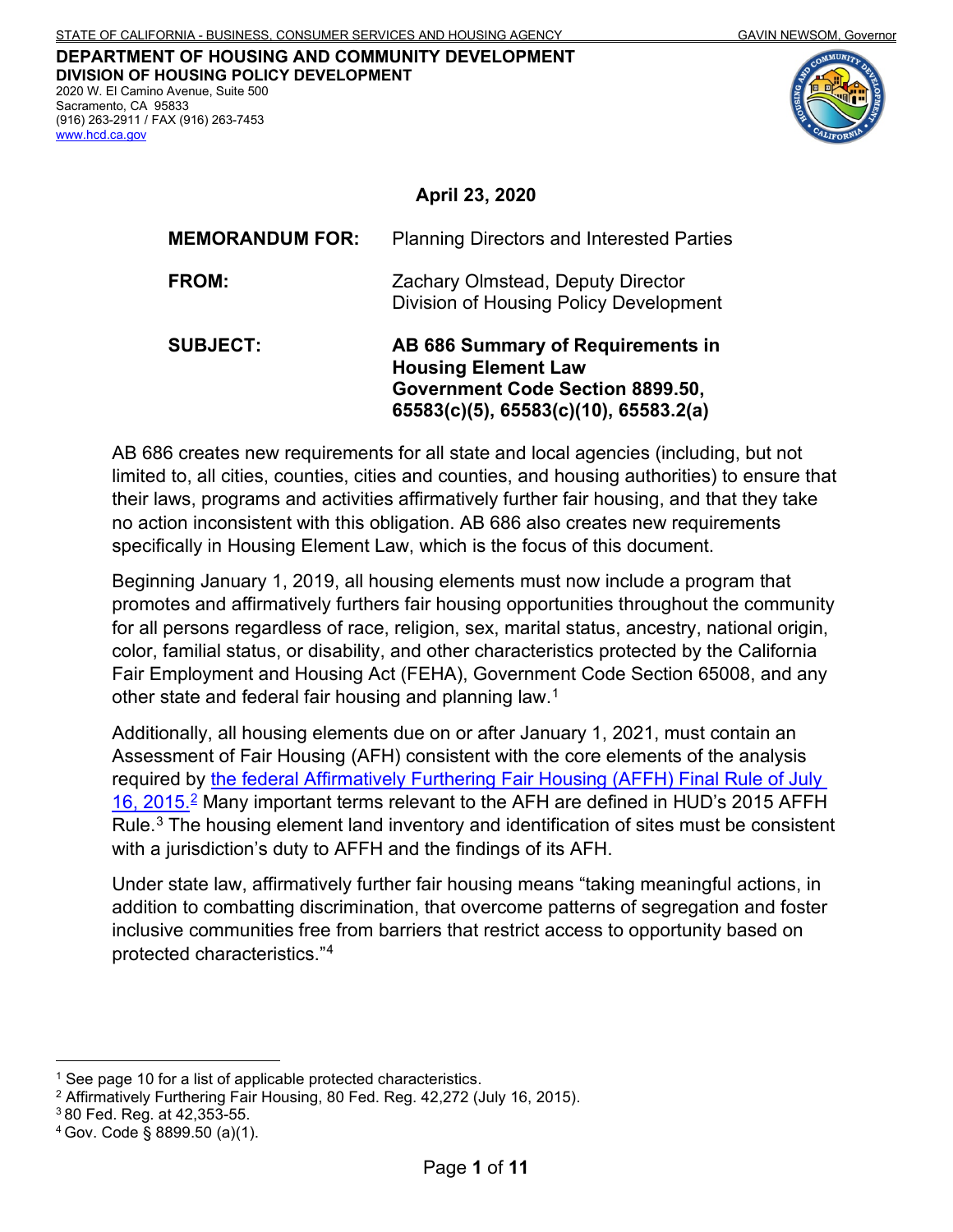Gov. Code 65583(c)(5) Include a program in housing element to AFFH

AFFH Housing Element Law **Changes (Focus of this document)** 

#### Gov. Code 65583(c)(10)

Include an Assessment of Fair Housing in housing element

Gov. Code 65583.2(a)

Sites inventory must be consistent with AFFH and the Assessment of Fair Housing in housing element

Applies to housing elements due to be revised on or after January 1, 2021

#### **AB 686**

Expands and protects duty to affirmatively further fair housing (AFFH)

> Gov. Code 8899.50 AFFH in all housing and community development programs of public entities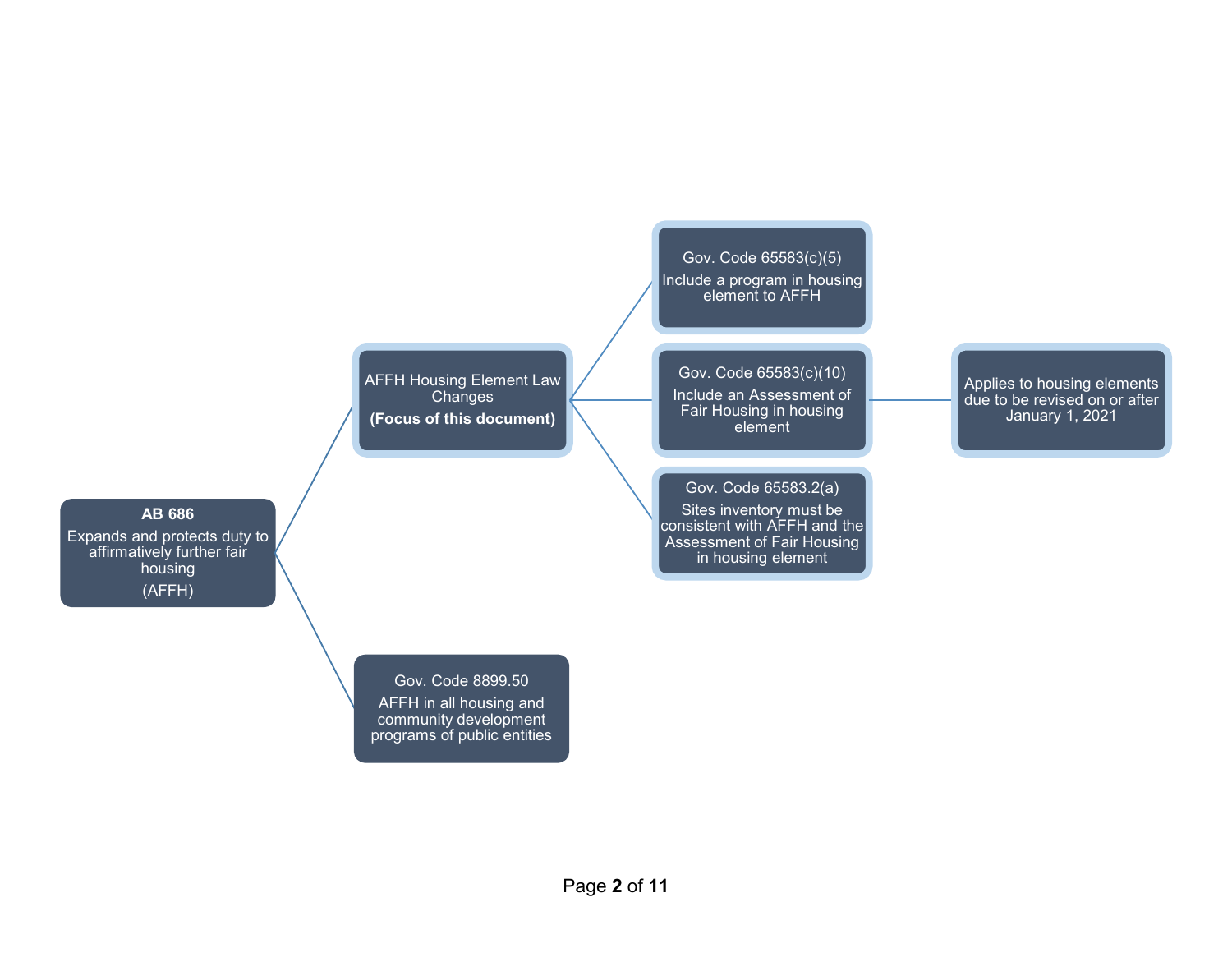# **AB 686 Housing Element Requirements**

 All housing elements must now include a program that promotes and affirmatively all housing elements due on or after January 1, 2021, must contain an Assessment of Fair Housing. These requirements are detailed below. furthers fair housing opportunities throughout the community. AB 686 also requires that Fair Housing. Finally, the housing element land inventory and identification of sites must be consistent with a jurisdiction's duty to AFFH and the findings of its Assessment of

 **elements beginning January 1, 2019)**[5](#page-2-0) **1. Include a Program that Affirmatively Furthers Fair Housing and Promotes Housing Opportunities throughout the Community for Protected Classes (applies to housing** 

## **A program to AFFH must include:**

- **a.** Meaningful Actions:<sup>6</sup> Affirmatively furthering fair housing (AFFH) includes taking meaningful actions that, taken together, address significant disparities in housing needs and in access to opportunity for all groups protected by state and federal law by:
	- **i.** Replacing segregated living patterns with integrated and balanced living patterns
	- **ii.** Transforming racially and ethnically concentrated areas of poverty into areas of opportunity (without displacement)
	- **iii.** Fostering and maintaining compliance with civil rights and fair housing laws
	- **iv.** Note: Meaningful actions include actions that will promote fair housing opportunities for low- and moderate- income tenants and tenants of affordable housing, including subsidized housing.
- **b.** Timeline of Concrete Actions: As with other programs of the housing element, the program(s) to AFFH must include a schedule of concrete actions and a timeline for implementation.<sup>7</sup>
- **c.** No Actions Inconsistent with AFFH: The jurisdiction must not take any action that is materially inconsistent with its obligation to affirmatively further fair housing.  $8$ 
	- **i.** Existing state law requires that housing elements are internally consistent and that the housing element and the other components of a jurisdiction's General Plan are internally consistent. $9$  AB 686 specifically requires that jurisdictions take no action that is materially inconsistent with its obligation to affirmatively further fair housing. Not only does this apply to other policies, programs, and actions in the housing element, and the other General Plan elements, it broadly applies to all of the jurisdiction's activities relating to housing and community development.[10](#page-2-5)

<span id="page-2-0"></span><sup>5</sup> Gov. Code § 65583 (c)(5)

<span id="page-2-1"></span><sup>6</sup> Gov. Code § 8899.50 (a)(1)

<span id="page-2-2"></span><sup>7</sup> Gov. Code § 65583 (c)

<span id="page-2-3"></span><sup>8</sup> Gov. Code, § 65583 (c)(10)(A)

<span id="page-2-5"></span><span id="page-2-4"></span><sup>9</sup> Gov. Code § 65583 (c)(7) 10 Gov. Code, § 8890.50 (b)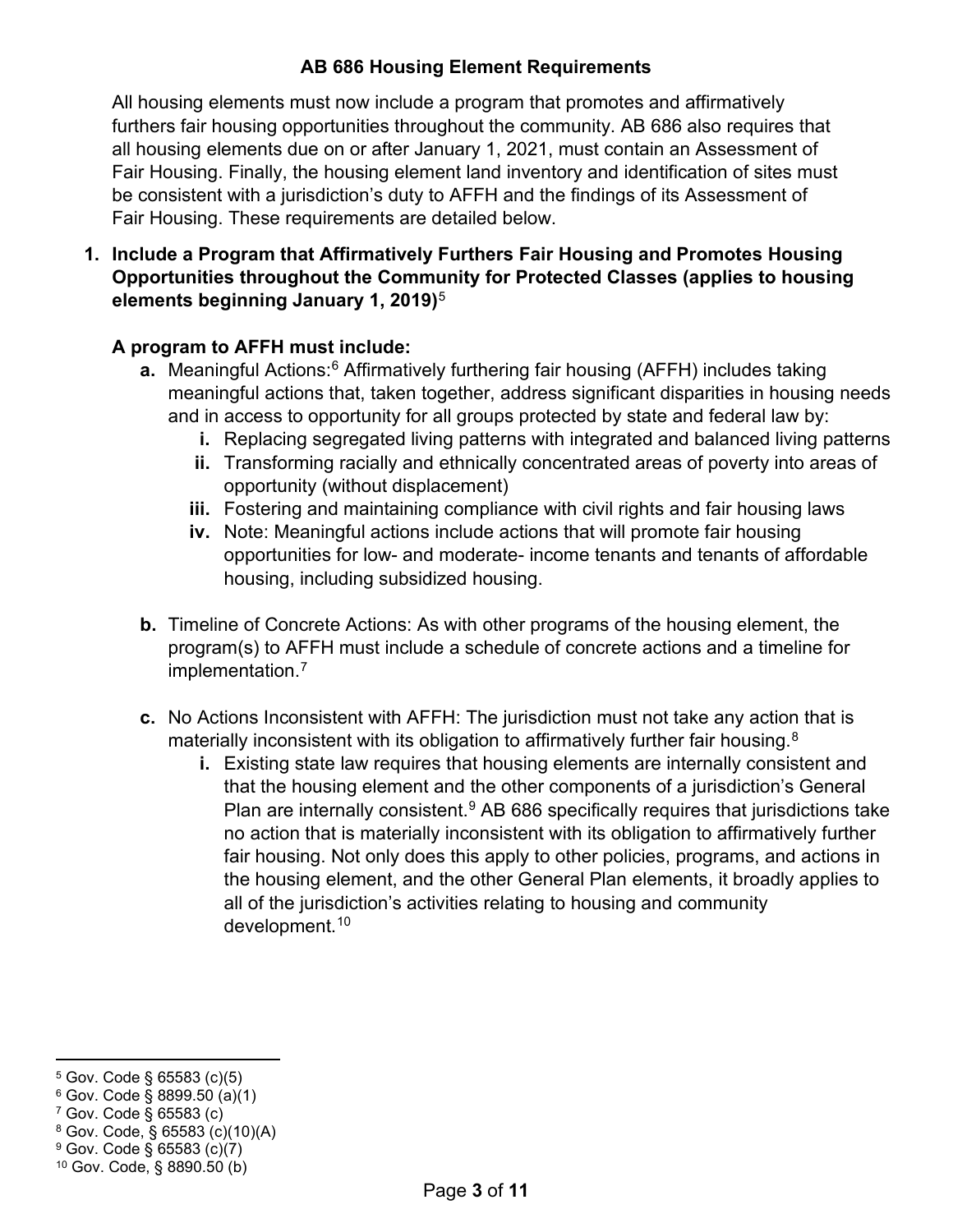# **2. Conduct an Assessment of Fair Housing**[11](#page-3-0)

- (A) (i) through (iv) which specifies the components of the required assessment of fair **a.** AB 686 amended Government Code Section 65583 to include Section 65583 (c) (10) housing (AFH). These components are to be included in the appropriate existing sections required in a jurisdiction's housing element. Below, the components are organized by recommended housing element section:
	- **i.** *Recommended Housing Element Section:* Needs Assessment
		- **1.** (10) (A) (i). A summary of fair housing issues in the jurisdiction and an assessment of the jurisdiction's fair housing enforcement and outreach capacity.
		- **2.** (10) (A) (ii). An analysis of available federal, state, and local data and local knowledge to identify:
			- **a.** Integration and segregation patterns and trends
			- **b.** Racially or ethnically concentrated areas of poverty
			- **c.** Disparities in access to opportunity
			- analysis that is conducted as part of the housing element needs **d.** Disproportionate housing needs within the jurisdiction, including displacement risk. Analyze fair housing data, including standard publicly available data, as well as local data and knowledge. This analysis can be conducted in concert with other data collection and assessment
		- **3.** (10) (A) (iii). An assessment of the contributing factors for the fair housing issues identified under clause (ii).
	- **ii.** *Recommended Housing Element Section:* Needs Assessment Or Constraints
		- goals, with priority to those factors identified in clause (iii) that limit or deny **1.** (10) (A) (iv). An identification of the jurisdiction's fair housing priorities and fair housing choice or access to opportunity, or negatively impact fair housing or civil rights compliance. This requirement includes identification of metrics and milestones for determining what fair housing results will be achieved.
	- **ii.** *Recommended Housing Element Section:* Programs
		- **1.** (10) (A) (v). Strategies and actions to implement those priorities and goals identified in the housing needs assessment (per Section 65583 (c) (10) (A)
			- $(i-iii)$ ). These strategies and actions may include, but are not limited to:<sup>[12](#page-3-1)</sup>
				- **a.** Enhancing mobility strategies and promoting inclusion for protected classes
				- **b.** Encouraging development of new affordable housing in highresource areas
				- **c.** Place-based strategies to encourage community revitalization, including preservation of existing affordable housing
				- **d.** Protecting existing residents from displacement
		- **2.** These actions, taken together, must address significant disparities in housing needs and in access to opportunity, replacing segregated living patterns with truly integrated and balanced living patterns, transforming racially and ethnically concentrated areas of poverty into areas of

<span id="page-3-0"></span><sup>11</sup> Gov. Code, § 65583 (c)(10)

<span id="page-3-1"></span><sup>&</sup>lt;sup>12</sup> See page 11 for further examples of strategies to AFFH.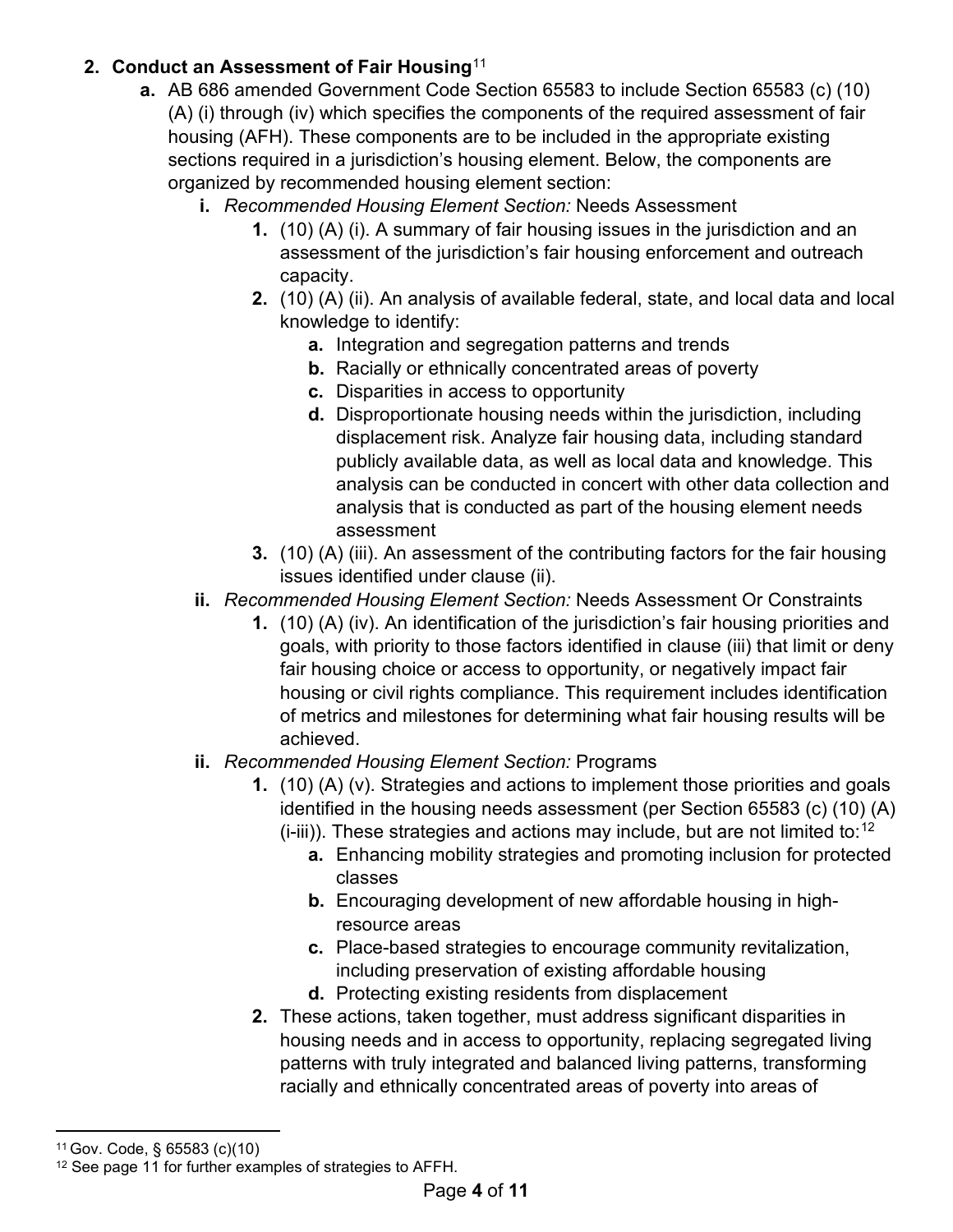opportunity, fostering and maintaining compliance with civil rights, and must affirmatively further fair housing.

- **b.** Notes on AFH Preparation:
	- **i.** The AFH requirements shall be interpreted consistent with the Affirmatively Furthering Fair Housing (AFFH) Final Rule and accompanying commentary published by the United States Department of Housing and Urban Development contained in Volume 80 of the Federal Register, Number 136, pages 42272 to 42371, inclusive, dated July 16, 2015.[13](#page-4-0)
		- **1.** HUD's [AFFH Rule Guidebook](https://files.hudexchange.info/resources/documents/AFFH-Rule-Guidebook.pdf) (Dec. 2015) provides useful information about how to perform an AFH.
		- **2.** Amendment, suspension, or revocation of the HUD 2015 AFFH Rule does not impact the requirement under state law to interpret AFH requirements consistent with the 2015 AFFH Rule.
	- **ii.** Development of an AFH must include meaningful community participation, consultation, and coordination that is integrated with the broader stakeholder outreach and community participation process for the overall housing element. This engagement should be consistent with the requirements set forth in the AFFH Rule.<sup>[14](#page-4-1)</sup> Key stakeholders and collaborators to consider:
		- obligation. Local jurisdictions should engage with their PHAs at the earliest **1.** Public Housing Authorities (PHAs) in California are subject to the general mandate of AB 686 (as well as the federal AFFH rule) and should collaborate with their housing element jurisdiction(s) as part of their AFFH opportunity to ensure that PHAs are an integral part of the jurisdiction's AFH analysis and goal setting.
		- **2.** Housing and community development providers and advocacy groups.
		- **3.** Community members that are members of protected classes and advocacy organizations that represent protected classes.
	- Choice (AI) or AFH in conjunction with their participation in federal housing Rule, adaptation of the relevant sections may not be sufficient to meet the **iii.** Jurisdictions that have prepared an Analysis of Impediments to Fair Housing programs may adapt relevant sections into their housing element AFH. [15](#page-4-2) However, if the AI or AFH was not completed pursuant to the 2015 AFFH Final jurisdiction's obligations under section 65583(c)(10).
- **3. Prepare the Housing Element Land Inventory and Identification of Sites through the Lens of Affirmatively Furthering Fair Housing**[16](#page-4-3)
	- level as identified in the RHNA. **a.** Prior to AB 686, Housing Element Law has required jurisdictions to identify adequate sites, appropriately zoned and available to accommodate its Regional Housing Need Allocation (RHNA). The housing element must demonstrate that there are adequate sites zoned for the development of housing for households at each income level sufficient to accommodate the number of new housing units needed at each income

<span id="page-4-0"></span><sup>13</sup> Gov. Code, § 65583 (c) (10) (A), citing Gov. Code § 8899.50

<span id="page-4-1"></span><sup>14 24</sup> CFR § 5.158

<span id="page-4-2"></span><sup>15</sup> Gov. Code, § 65583 (c)(10)(B)

<span id="page-4-3"></span> $16$  Gov. Code,  $\S$  65583.2 (a)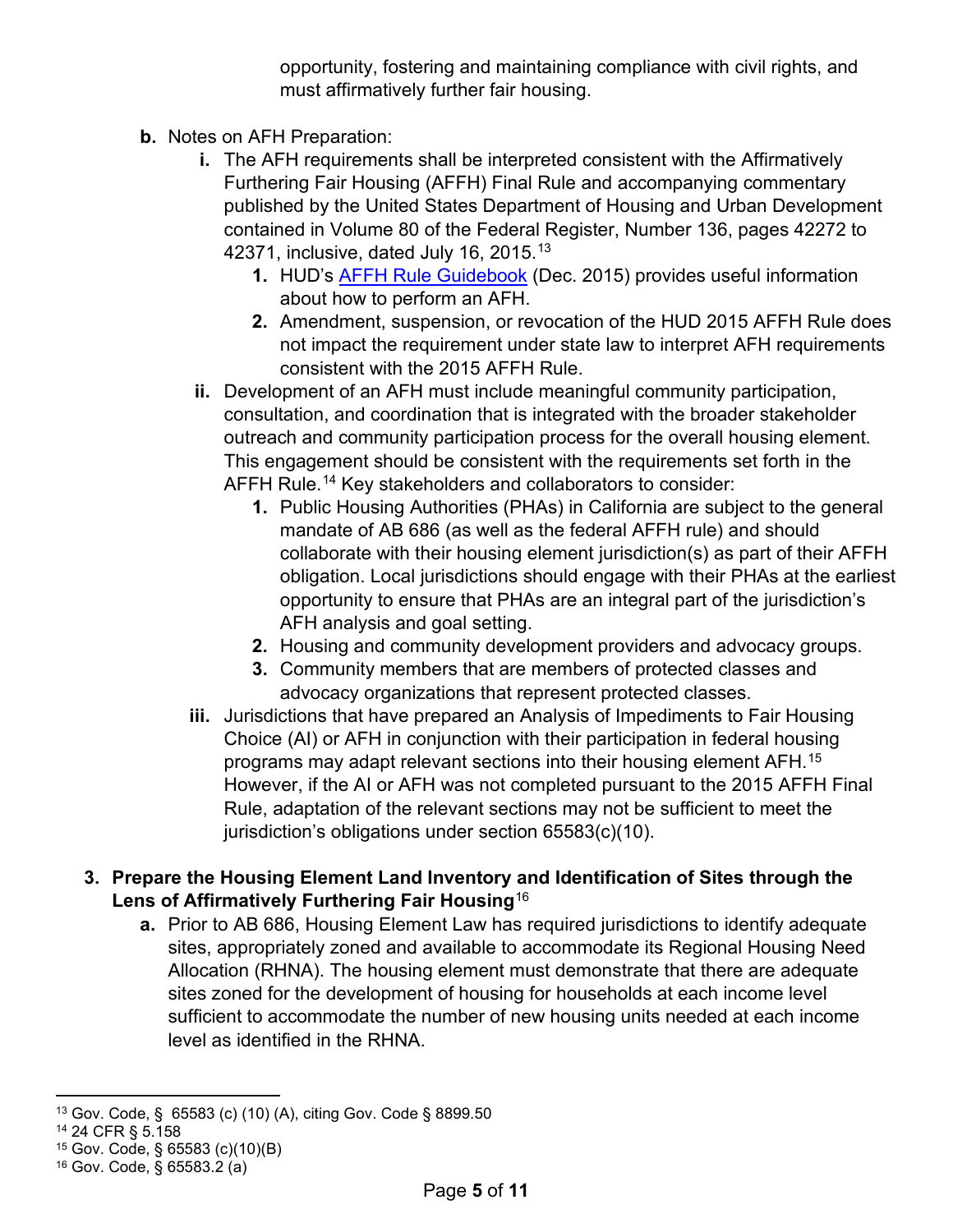- site identification requirement involves not only an analysis of site capacity to **b.** AB 686 now requires that a jurisdiction identify sites throughout the community, in a manner that is consistent with its duty to affirmatively further fair housing (AFFH) and the findings of its AFH, pursuant to Section 65583(c)(10)(A). In the context of AFFH, the accommodate the RHNA, but also whether the identified sites serve the purpose of replacing segregated living patterns with truly integrated and balanced living patterns, transforming racially and ethnically concentrated areas of poverty into areas of opportunity.<sup>[17](#page-5-0)</sup> At the most basic level, this requirement suggests two courses of action relating to the identification of sites:
	- **i.** Ensure that sites zoned to accommodate housing for lower-income households are not concentrated in lower resource areas and segregated concentrated areas of poverty, but rather dispersed throughout the community, including in areas with access to greater resources, amenities, and opportunity.
	- located in lower resource areas and segregated concentrated areas of poverty, **ii.** Where sites zoned to accommodate housing for lower-income households are incorporating policies and programs in the housing element that are designed to remediate those conditions, including place-based strategies that create opportunity in areas of disinvestment (such as investments in enhanced infrastructure, services, schools, jobs, and other community needs).

<span id="page-5-0"></span><sup>17</sup> Gov. Code, § 8890.50 (b)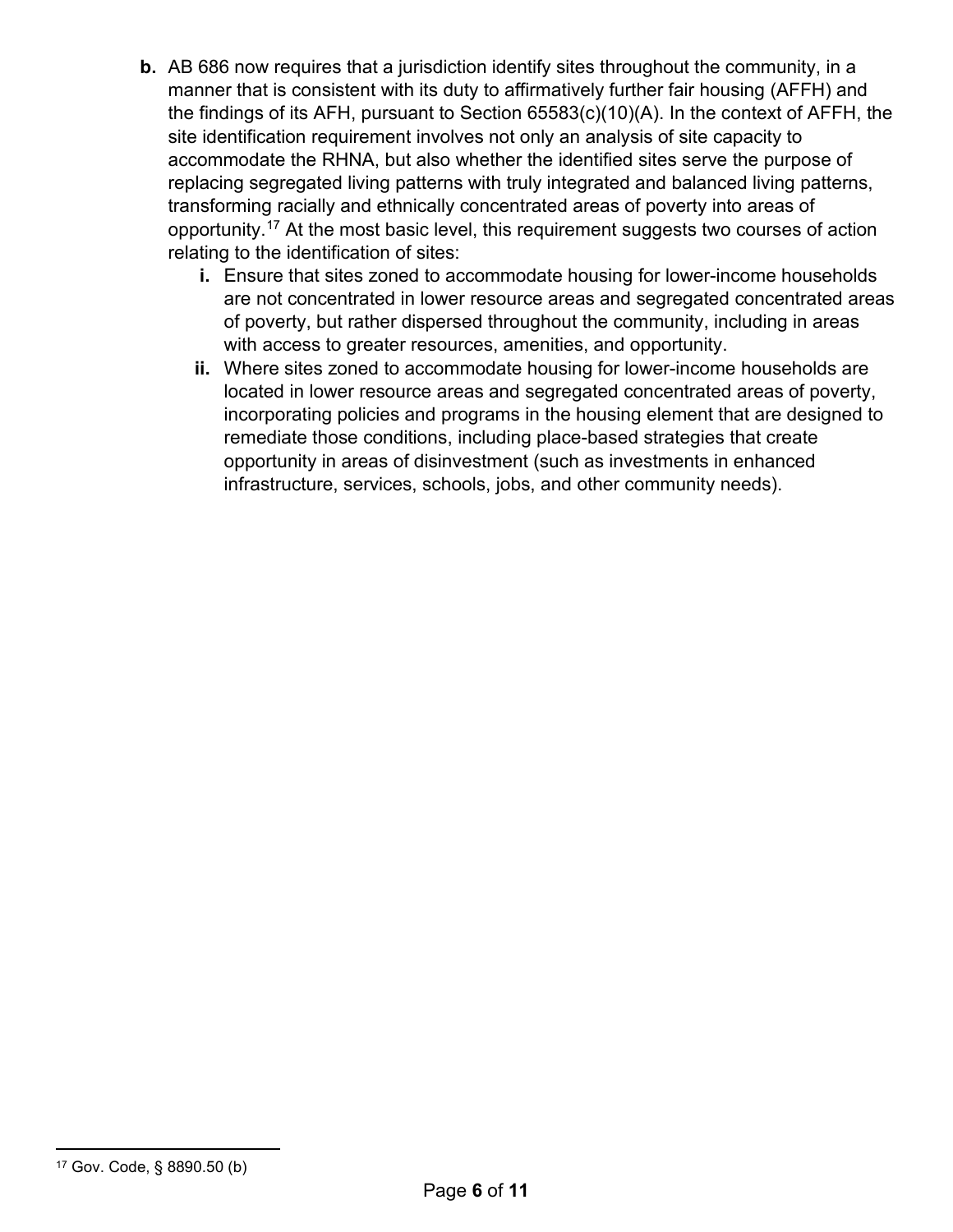## **Supplemental Information**

# **Statutory Language:**

#### **Government Code 8899.50**

(a) For purposes of this section, the following terms have the following meanings:

(1) "Affirmatively furthering fair housing" means taking meaningful actions, in addition to combating discrimination, that overcome patterns of segregation and foster inclusive communities free from barriers that restrict access to opportunity based on protected characteristics. Specifically, affirmatively furthering fair housing means taking meaningful actions that, taken together, address significant disparities in housing needs and in access to opportunity, replacing segregated living patterns with truly integrated and balanced living patterns, transforming racially and ethnically concentrated areas of poverty into areas of opportunity, and fostering and maintaining compliance with civil rights and fair housing laws. The duty to affirmatively further fair housing extends to all of a public agency's activities and programs relating to housing and community development.

(2) "Public agency" means all of the following:

 (A) The state, including every state office, officer, department, division, bureau, board, and commission, including the California State University.

(B) A city, including a charter city, county, including a charter county, city and county, and a redevelopment successor agency.

(C) A public housing authority created pursuant to the Housing Authorities Law (Chapter 1 (commencing with Section 34200) of Part 2 of Division 24 of the Health and Safety Code).

 (D) A public housing agency, as defined in the United States Housing Act of 1937 (codified at 42 U.S.C. Sec. 1437 et seq.), as amended.

 the HOME Investment Partnerships program, or the Housing Opportunities for Persons With (E) Any other political subdivision of the state that is a grantee or subgrantee receiving funds provided by the United States Department of Housing and Urban Development under the Community Development Block Grant program, the Emergency Solutions Grants program, AIDS program.

 (b) A public agency shall administer its programs and activities relating to housing and community development in a manner to affirmatively further fair housing, and take no action that is materially inconsistent with its obligation to affirmatively further fair housing.

(c) This section shall be interpreted consistent with the Affirmatively Furthering Fair Housing Final Rule and accompanying commentary published by the United States Department of Housing and Urban Development contained in Volume 80 of the Federal Register, Number 136, pages 42272 to 42371, inclusive, dated July 16, 2015. Subsequent amendment, suspension, or revocation of this Final Rule or its accompanying commentary by the federal government shall not impact the interpretation of this section.

 section does not require a public agency to take, or prohibit a public agency from taking, any one (d) In selecting meaningful actions to fulfill the obligation to affirmatively further fair housing, this particular action.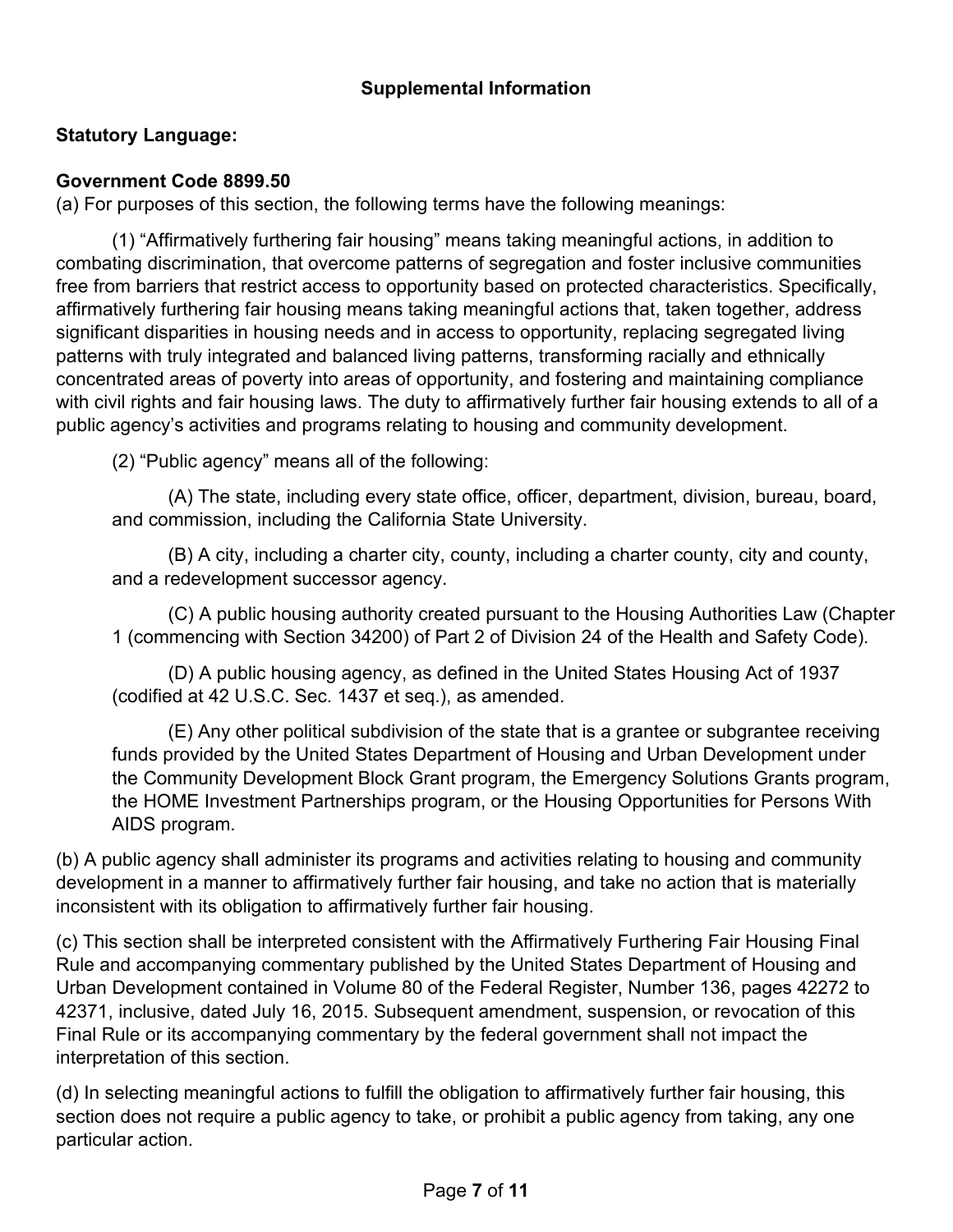#### **Government Code 65583**

 The housing element shall consist of an identification and analysis of existing and projected housing needs and a statement of goals, policies, quantified objectives, financial resources, and scheduled identify adequate sites for housing, including rental housing, factory-built housing, mobilehomes, and emergency shelters, and shall make adequate provision for the existing and projected needs of all programs for the preservation, improvement, and development of housing. The housing element shall economic segments of the community. The element shall contain all of the following:

#### **Government Code 65583(c)**

(c) A program that sets forth a schedule of actions during the planning period, each with a timeline for implementation, that may recognize that certain programs are ongoing, such that there will be beneficial impacts of the programs within the planning period, that the local government is undertaking or intends to undertake to implement the policies and achieve the goals and objectives of the housing element through the administration of land use and development controls, the provision of regulatory concessions and incentives, the utilization of appropriate federal and state financing and subsidy programs when available, and the utilization of moneys in a low- and moderate-income housing fund of an agency if the locality has established a redevelopment project area pursuant to the Community Redevelopment Law (Division 24 (commencing with Section 33000) of the Health and Safety Code). In order to make adequate provision for the housing needs of all economic segments of the community, the program shall do all of the following:

#### **Government Code 65583(c)(5)**

 the community or communities for all persons regardless of race, religion, sex, marital status, ancestry, national origin, color, familial status, or disability, and other characteristics protected by the California Fair Employment and Housing Act (Part 2.8 (commencing with Section 12900) of (5) Promote and affirmatively further fair housing opportunities and promote housing throughout Division 3 of Title 2), Section 65008, and any other state and federal fair housing and planning law.

#### **Government Code 65583(c)(10)**

 (10) (A) Affirmatively further fair housing in accordance with Chapter 15 (commencing with Section 8899.50) of Division 1 of Title 2. The program shall include an assessment of fair housing in the jurisdiction that shall include all of the following components:

(i) A summary of fair housing issues in the jurisdiction and an assessment of the jurisdiction's fair housing enforcement and fair housing outreach capacity.

 and segregation patterns and trends, racially or ethnically concentrated areas of poverty, (ii) An analysis of available federal, state, and local data and knowledge to identify integration disparities in access to opportunity, and disproportionate housing needs within the jurisdiction, including displacement risk.

(iii) An assessment of the contributing factors for the fair housing issues identified under clause (ii).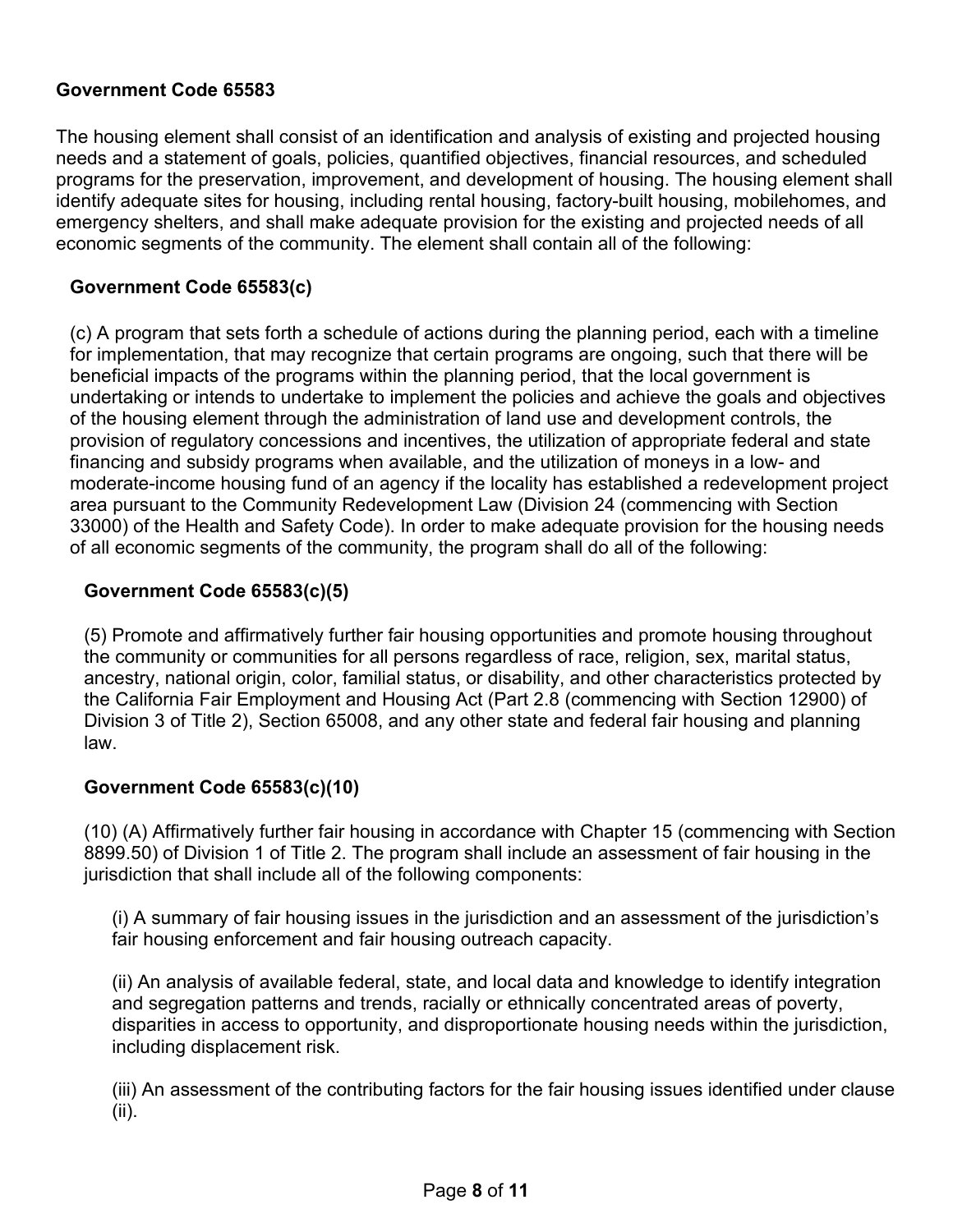(iv) An identification of the jurisdiction's fair housing priorities and goals, giving highest priority to those factors identified in clause (iii) that limit or deny fair housing choice or access to opportunity, or negatively impact fair housing or civil rights compliance, and identifying the metrics and milestones for determining what fair housing results will be achieved.

 housing in areas of opportunity, as well as place-based strategies to encourage community (v) Strategies and actions to implement those priorities and goals, which may include, but are not limited to, enhancing mobility strategies and encouraging development of new affordable revitalization, including preservation of existing affordable housing, and protecting existing residents from displacement.

 (commencing with Section 5.150) of Part 5 of Subtitle A of Title 24 of the Code of Federal August 17, 2015, may incorporate relevant portions of that assessment or revised assessment of (B) A jurisdiction that completes or revises an assessment of fair housing pursuant to Subpart A Regulations, as published in Volume 80 of the Federal Register, Number 136, page 42272, dated July 16, 2015, or an analysis of impediments to fair housing choice in accordance with the requirements of Section 91.225 of Title 24 of the Code of Federal Regulations in effect prior to fair housing or analysis or revised analysis of impediments to fair housing into its housing element.

 (C) The requirements of this paragraph shall apply to housing elements due to be revised pursuant to Section 65588 on or after January 1, 2021.

## **Government Code 65583.2(a)**

 (a) A city's or county's inventory of land suitable for residential development pursuant to paragraph (3) of subdivision (a) of Section 65583 shall be used to identify sites throughout the community, consistent with paragraph (10) of subdivision (c) of Section 65583, that can be developed for housing within the planning period and that are sufficient to provide for the jurisdiction's share of the regional housing need for all income levels pursuant to Section 65584.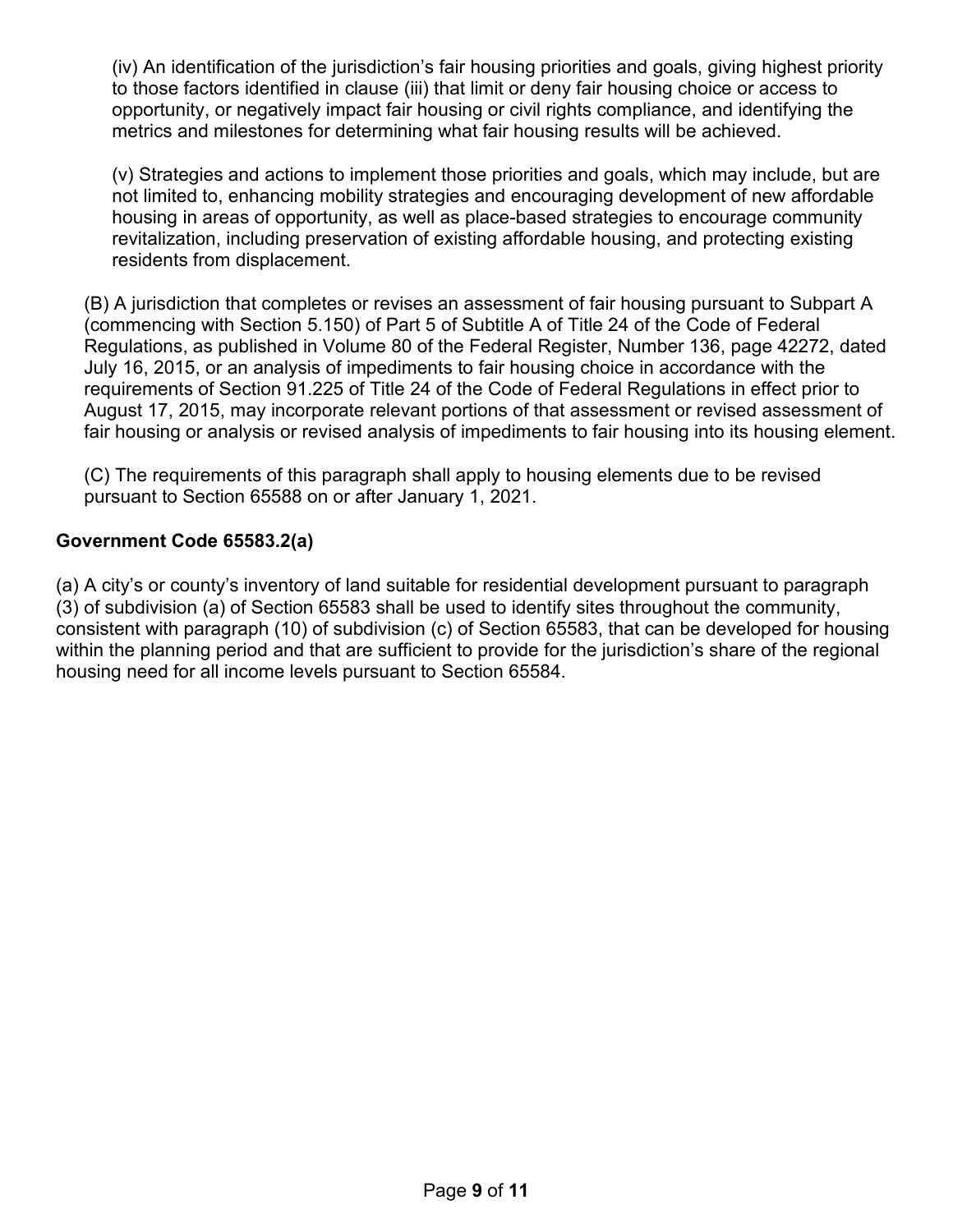## **Protected Classes Covered by the California Fair Employment and Housing Act**

Race, color, national origin, religion, sex, familial status, disability, age, ancestry, sexual orientation, gender identity, gender expression, genetic information, marital status, citizenship status, veteran or military status

• UNRUH: primary language, or immigration status, citizenship status Covered under the Unruh Civil Rights Act, which applies to most housing accommodations in California.

#### **Protected Classes Covered by Government Code Section 65008**

- Race, color, religion, sex, gender, gender identity, gender expression, sexual orientation, marital status, national origin, ancestry, familial status, source of income, disability, veteran or military status, or genetic information
- • Government Code Section 65008 provides additional protections for income and financing characteristics in relation to planning and land use decisions:

 condition the enjoyment of residence, landownership, tenancy, or any other land use in Local jurisdictions cannot take actions, enact or administer ordinances to deny or the state because of:

- The method of financing
- **The intended occupancy by persons who are very low, low, moderate, or middle**  income (income does not exceed 150 percent of the median income for the county)
- **Protected characteristics of the intended occupants**

#### **Protected Classes Covered by Federal Law**

Race, color, religion, national origin, sex, familial status, disability